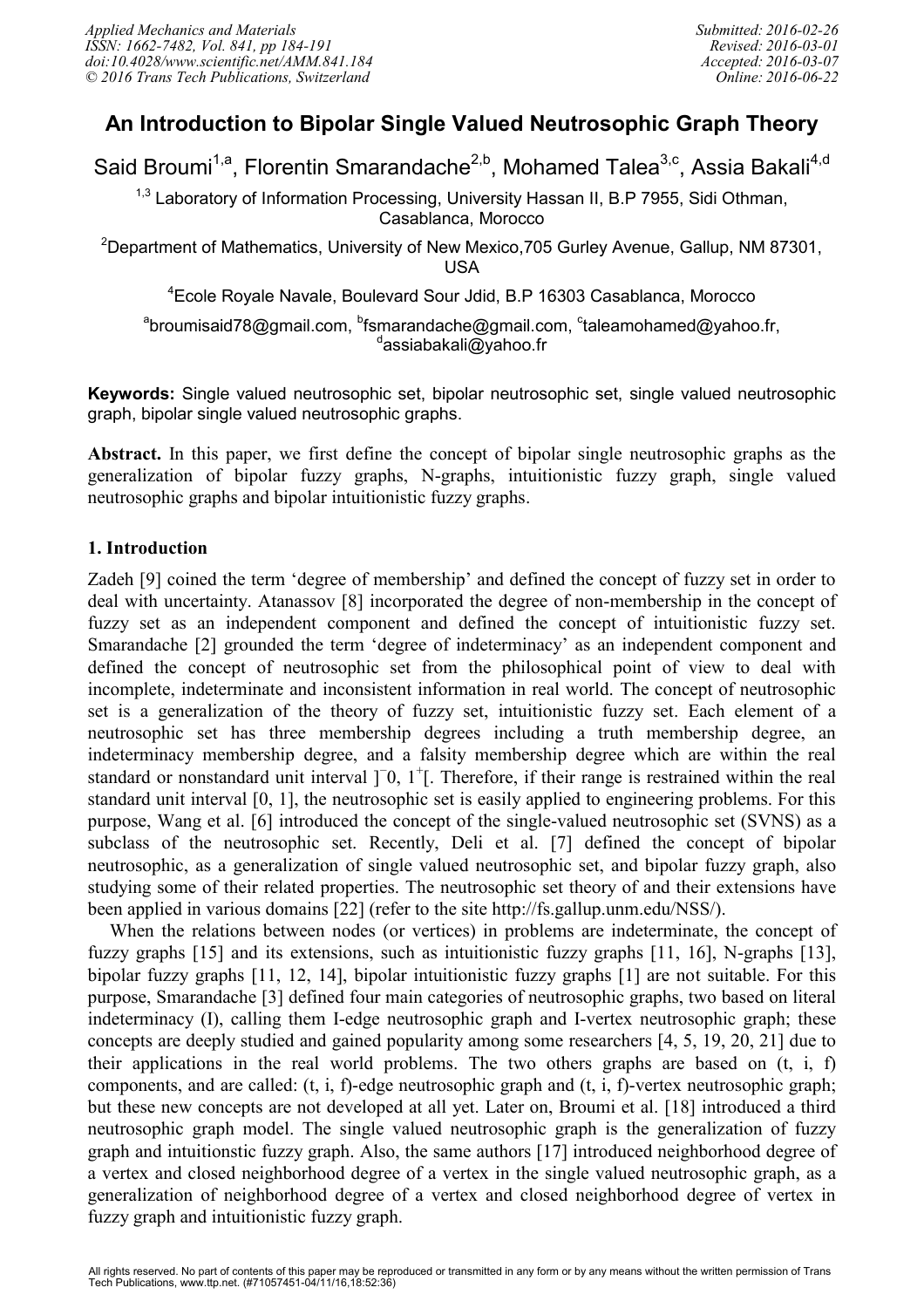In this paper, motivated by the works of Deli et al. [7] and Broumi et al. [18], we introduced the concept of bipolar single valued neutrosophic graph and proved some propositions.

#### **2. Preliminaries**

In this section, we mainly recall some notions, which we are also going to use in the rest of the paper. The readers are referred to [6, 7, 10, 11, 13, 15, 18] for further details and background.

#### **Definition 2.1** [6]

Let U be an universe of a discourse; then, the neutrosophic set A is an object having the form A = {< x:  $T_A(x)$ ,  $I_A(x)$ ,  $F_A(x)$ >,  $x \in U$ }, where the functions T, I, F: U→]<sup>-</sup>0,1<sup>+</sup>[ define respectively the degree of membership, the degree of indeterminacy, and the degree of non-membership of the element  $x \in U$  to the set A with the condition:  $\overline{0} \leq T_A(x) + I_A(x) + F_A(x) \leq 3^+$ .

#### **Definition 2.2** [7]

A bipolar neutrosophic set A in X is defined as an object of the form  $A = \{ \langle x, T^P(x), I^P(x), \rangle\}$  $(x)$ ,  $T^N(x)$ ,  $I^N(x)$ ,  $F^N(x)$ :  $x \in X$ , where  $T^P$ ,  $I^P$ ,  $F^P$ : $X \rightarrow [1, 0]$  and  $T^N$ ,  $I^N$ ,  $F^N$ :  $X \rightarrow [0, 0]$ . The positive membership degree  $T^P(x)$ ,  $I^P(x)$ ,  $F^P(x)$  denotes the truth membership, indeterminate membership and false membership of an element  $\in X$  corresponding to a bipolar neutrosophic set A, and the negative membership degree  $T^N(x)$ ,  $I^N(x)$ ,  $F^N(x)$  denotes the truth membership, indeterminate membership and false membership of an element  $\in X$  to some implicit counterproperty corresponding to a bipolar neutrosophic set A.

#### **Example 2.1**

Let  $X = \{x_1, x_2, x_3\};$  $A = \begin{cases} \langle x_1, 0.5, 0.3, 0.1, -0.6, -0.4, -0.05 \rangle \\ \langle x_2, 0.3, 0.2, 0.7, -0.02, -0.3, -0.02 \rangle \\ \langle x_3, 0.8, 0.05, 0.4, -0.6, -0.6, -0.03 \rangle \end{cases}$  is a bipolar neutrosophic subset of X.

#### **Definition 2.3** [7]

Let  $A_1 = \{ \langle x, T_1^p(x), I_1^p(x), F_1^p(x), T_1^N(x), I_1^N(x), F_1^N(x) \rangle \}$  and  $A_2 = \{ \langle x, T_2^p(x), I_2^p(x), F_2^p(x),$ (x),  $I_2^N(x)$ ,  $F_2^N(x)$  >} be two bipolar neutrosophic sets. Then,  $A_1 \subseteq A_2$  if and only if  $T_1^P(x)$  $(x)$ ,  $I_1^P(x) \leq I_2^P(x)$ ,  $F_1^P(x) \geq F_2^P(x)$  and  $T_1^N(x) \geq T_2^N(x)$ ,  $I_1^N(x) \geq I_2^N(x)$ ,  $F_1^N(x) \leq F_2^N(x)$  for all  $x \in X$ .

#### **Definition 2.4** [15]

A fuzzy graph with V as the underlying set is a pair  $G = (\sigma, \mu)$ , where  $\sigma: V \to [0, 1]$  is a fuzzy subset and  $\mu: V \times V \to [0, 1]$  is a fuzzy relation on  $\sigma$  such that  $\mu(x, y) \leq \sigma(x) \wedge \sigma(y)$  for all x,  $y \in V$ where  $\Lambda$  stands for minimum.

#### **Definition 2.5** [13]

By a *N*-graph G of a graph  $G^*$ , we mean a pair  $G = (\mu_1, \mu_2)$  where  $\mu_1$  is an *N*-function in V and  $\mu_2$ is an *N*-relation on E such that  $\mu_2(u,v) \ge \max (\mu_1(u), \mu_1(v))$  all u,  $v \in V$ .

### **Definition 2.6** [10]

An intuitionistic fuzzy graph is of the form  $G = (V, E)$ , where

i.  $V = {v_1, v_2,..., v_n}$  such that  $\mu_1: V \rightarrow [0,1]$  and  $\gamma_1: V \rightarrow [0,1]$  denoting the degree of membership and non-membership of the element  $v_i \in V$ , respectively, and  $0 \leq \mu_1(v_i)$  +  $\gamma_1(v_i) \le 1$  for every  $v_i \in V$ ,  $(i = 1, 2, \dots, n)$ ,

ii.  $E \subseteq V_X V$  where  $\mu_2: V_X V \rightarrow [0,1]$  and  $\gamma_2: V_X V \rightarrow [0,1]$  are such that  $\mu_2(V_i, V_i) \le$ min  $[\mu_1(\mathbf{v}_i), \mu_1(\mathbf{v}_i)]$  and  $\gamma_2(\mathbf{v}_i, \mathbf{v}_i) \ge \max [\gamma_1(\mathbf{v}_i), \gamma_1(\mathbf{v}_i)]$  and  $0 \le \mu_2(\mathbf{v}_i, \mathbf{v}_i) + \gamma_2(\mathbf{v}_i, \mathbf{v}_i) \le 1$  for every  $(v_i, v_i) \in E$ ,  $(i, j = 1, 2, \dots, n)$ . (2)

#### **Definition 2.7** [11]

Let X be a non-empty set. A bipolar fuzzy set A in X is an object having the form  $A = \{(x, \mu_A^P(x),\}$  $\mu_A^N(x)$  | x  $\in$  X}, where  $\mu_A^P(x): X \to [0, 1]$  and  $\mu_A^N(x): X \to [-1, 0]$  are mappings.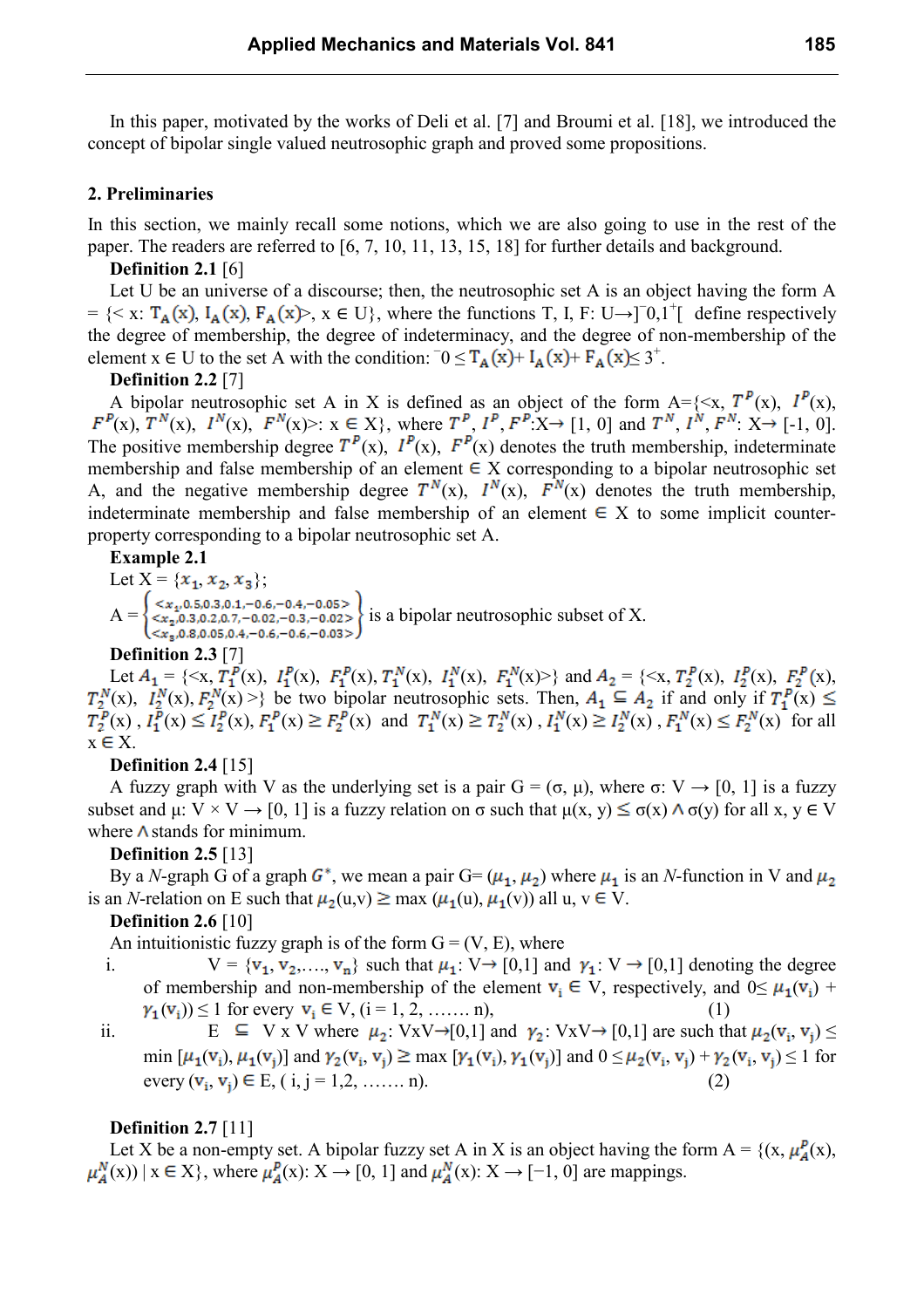# **Definition 2.8** [11]

A bipolar fuzzy graph of a graph  $G^* = (V, E)$  is a pair  $G = (A, B)$ , where  $A = (\mu_A^P, \mu_A^N)$  is a bipolar fuzzy set in V and B =  $(\mu_R^P, \mu_R^N)$  is a bipolar fuzzy set on E  $\subseteq$  V x V such that  $\mu_R^P(xy)$  $\min\{\mu_A^P(x),\mu_A^P(y)\}\$ for all  $xy \in E$ ,  $\mu_B^N(xy) \geq \min\{\mu_A^N(x),\mu_A^N(y)\}\$ for all  $xy \in E$  and  $\mu_B^P(xy) = \mu_B^N(xy)$ = 0 for all xy  $\in \tilde{V}^2$  –E. Here A is called bipolar fuzzy vertex set of V, and B - the bipolar fuzzy edge set of E.

# **Definition 2.9** [18]

A single valued neutrosophic graph (SVNG) of a graph  $G^* = (V, E)$  is a pair  $G = (A, B)$ , where:

- $V = \{v_1, v_2, \ldots, v_n\}$  such that  $T_A: V \rightarrow [0, 1], I_A: V \rightarrow [0, 1]$  and  $F_A: V \rightarrow [0, 1]$  denote the degree of truth-membership, degree of indeterminacy-membership and falsity-membership of the element  $v_i \in V$ , respectively, and  $0 \leq T_A(v_i) + I_A(v_i) + F_A(v_i) \leq 3$  for every  $v_i \in V$  (i=1, 2,  $..., n$ ). (3)
- ii.  $E \subseteq V \times V$ , where  $T_B: V \times V \rightarrow [0, 1]$ ,  $I_B: V \times V \rightarrow [0, 1]$  and  $F_B: V \times V \rightarrow [0, 1]$  are such that  $T_B(v_i, v_j) \leq \min [ T_A(v_i), T_A(v_j)]$ ,  $I_B(v_i, v_j) \geq \max [ I_A(v_i), I_A(v_j)]$  and  $F_B(v_i, v_j) \geq \max$  $[F_A(v_i), F_A(v_j)]$  and  $0 \leq T_B(v_i, v_i) + I_B(v_i, v_j) + F_B(v_i, v_j) \leq 3$ , for every  $(v_i, v_j) \in E$  (i, j =  $1, 2, \ldots, n$ ). (4)

# **3. Bipolar Single Valued Neutrosophic Graphs**

In this section, we firstly define the concept of a bipolar single valued neutrosophic relation.

# **Definition 3.1**

Let X be a non-empty set. Then we call a mapping  $A = (x, T^P(x), I^P(x), F^P(x), T^N(x), I^N(x),$  $(x)$ :  $X \times X \rightarrow [-1, 0] \times [0, 1]$  a bipolar single valued neutrosophic relation on X such that  $T_A^P(x, x)$ y) ∈ [0, 1],  $I_A^P(x, y)$  ∈ [0, 1],  $F_A^P(x, y)$  ∈ [0, 1], and  $T_A^N(x, y)$  ∈ [-1, 0],  $I_A^N(x, y)$  ∈ [-1, 0],  $F_A^N(x, y)$ [−1, 0].

# **Definition 3.2**

Let  $A = (T_A^P, I_A^P, F_A^P, T_A^N, I_A^N, F_A^N)$  and  $B = (T_B^P, I_B^P, F_B^P, T_B^N, I_B^N, F_B^N)$  be a bipolar single valued neutrosophic graph on a set *X*. If  $B = (T_R^P, I_R^P, T_R^P, T_R^N, I_R^N, F_R^N)$  is a bipolar single valued neutrosophic relation on  $A = (T_A^P, I_A^P, F_A^P, T_A^N, I_A^N, F_A^N)$  then:

$$
T_B^P(x, y) \le \min(T_A^P(x), T_A^P(y)), \quad T_B^N(x, y) \ge \max(T_A^N(x), T_A^N(y))
$$
\n(5)

$$
I_B^P(x, y) \ge \max(I_A^P(x), I_A^P(y)), I_B^N(x, y) \le \min(I_A^N(x), I_A^N(y))
$$
\n(6)

 $F_B^P(x, y) \ge \max(F_A^P(x), F_A^P(y)),$   $F_B^N(x, y) \le \min(F_A^N(x), F_A^N(y))$ , for all  $x, y \in X$ . (7)

A bipolar single valued neutrosophic relation *B* on *X* is called symmetric if  $T_B^P(x, y) = T_B^P(y, z)$ *x*),  $I_B^P(x, y) = I_B^P(y, x)$ ,  $F_B^P(x, y) = F_B^P(y, x)$  and  $T_B^N(x, y) = T_B^N(y, x)$ ,  $I_B^N(x, y) = I_B^N(y, x)$ ,  $F_B^N(x, y) = I_B^N(x, y)$  $F_{\mathbf{R}}^{N}(y, x)$ , for all  $x, y \in X$ .

# **Definition 3.3**

A bipolar single valued neutrosophic graph of a graph  $G^* = (V, E)$  is a pair  $G = (A, B)$ , where A  $=(T_A^P, I_A^P, F_A^P, T_A^N, I_A^N, F_A^N)$  is a bipolar single valued neutrosophic set in V, and B =  $(T_B^P, I_B^P, F_A^N)$ ,  $T_B^N$ ,  $I_B^N$ ,  $F_B^N$ ) is a bipolar single valued neutrosophic set in  $\bar{V}^2$ , such that

$$
T_B^P(x, y) \le \min(T_A^P(\boldsymbol{v}_i), T_A^P(\boldsymbol{v}_j)), \quad T_B^N(x, y) \ge \max(T_A^N(\boldsymbol{v}_i), T_A^N(\boldsymbol{v}_j))
$$
(8)

$$
I_B^P(x, y) \ge \max(I_A^P(\boldsymbol{v}_i), I_A^P(\boldsymbol{v}_j)), \qquad I_B^N(x, y) \le \min(I_A^N(\boldsymbol{v}_i), I_A^N(\boldsymbol{v}_j)), \text{ and } (9)
$$

$$
F_B^P(x, y) \ge \max(F_A^P(\boldsymbol{v}_i), F_A^P(\boldsymbol{v}_j)), \quad F_B^N(x, y) \le \min(F_A^N(\boldsymbol{v}_i), F_A^N(\boldsymbol{v}_j)), \text{ for all } xy \in \tilde{V}^2. \tag{10}
$$
  
Notation

An edge of BSVNG is denoted by  $\mathbf{e}_{ii} \in E$  or  $\mathbf{v}_i \mathbf{v}_i \in E$ .

Here, the sextuple  $(v_i, T_A^P, I_A^P, T_A^P, T_A^N, I_A^N, F_A^N)$  denotes the positive degree of truth-membership, the positive degree of indeterminacy-membership, the positive degree of falsity-membership, the

negative degree of truth-membership, the negative degree of indeterminacy-membership, the negative degree of falsity- membership of the vertex  $v_i$ .

The sextuple  $(e_{ij}, T_B^P, I_B^P, T_B^P, T_B^N, I_B^N, F_B^N)$  denotes the positive degree of truth-membership, the positive degree of indeterminacy-membership, the positive degree of falsity-membership, the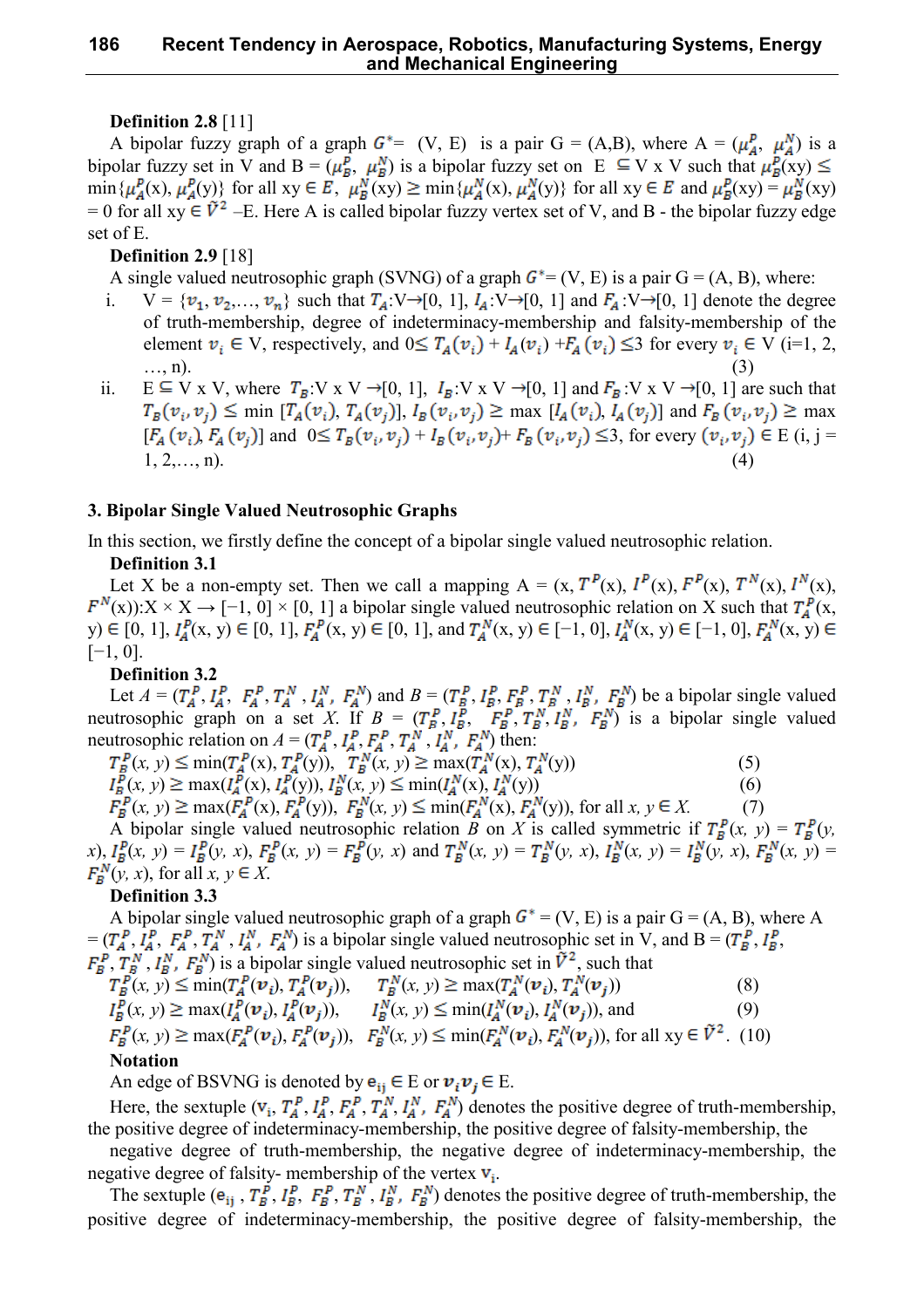negative degree of truth-membership, the negative degree of indeterminacy-membership, the negative degree of falsity- membership of the edge relation  $\mathbf{e}_{ii} = (\mathbf{v}_i, \mathbf{v}_i)$  on VX V.

**Notes**

- i. When  $T_A^P = I_A^P = F_A^P = 0$  and  $T_A^N = I_A^N = F_A^N = 0$  for some i and j, then there is no edge between  $v_i$  and  $v_i$ . Otherwise there exists an edge between  $v_i$  and  $v_i$ .
- ii. If one of the inequalities is not satisfied, then G is not a BSVNG.



#### **Proposition 3.1**

A bipolar single valued neutrosophic graph is the generalization of the fuzzy graph. **Proof**

Suppose  $G = (A, B)$  is a bipolar single valued neutrosophic graph. Then, by setting the positive indeterminacy-membership, positive falsity-membership and negative truth-membership, negative indeterminacy-membership, negative falsity-membership values of vertex set and edge set equals to zero, it reduces the bipolar single valued neutrosophic graph to a fuzzy graph.

**Example 3.1**



Fig. 2: Fuzzy graph

### P**ropositio**n **3.2**

A bipolar single valued neutrosophic graph is the generalization of the bipolar intuitionstic fuzzy graph.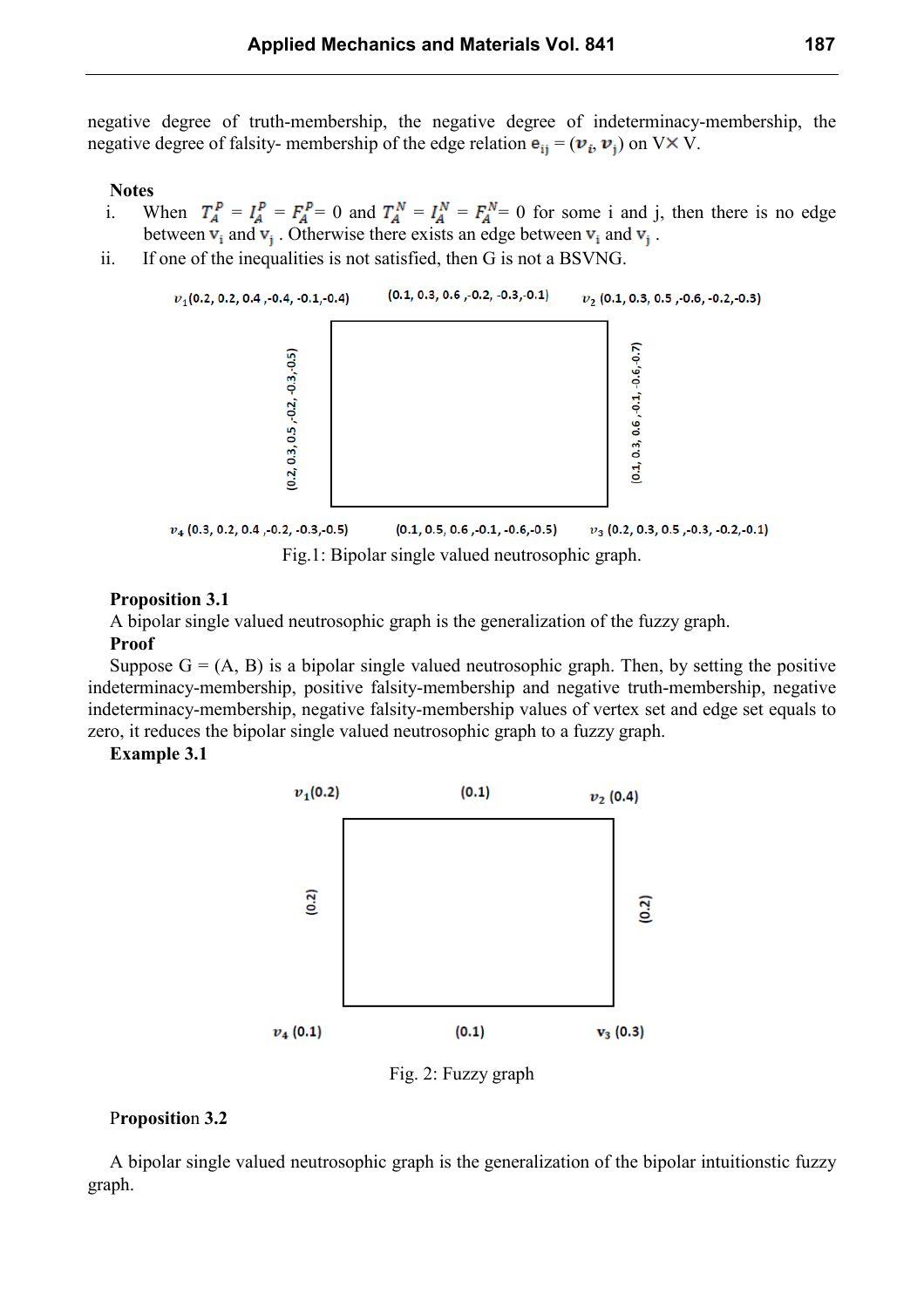# **Proof**

Suppose  $G = (A, B)$  is a bipolar single valued neutrosophic graph. Then, by setting the positive indeterminacy-membership, negative indeterminacy-membership values of vertex set and edge set equals to zero, it reduces the bipolar single valued neutrosophic graph to a bipolar intuitionistic fuzzy graph.

### **Example 3.2**



Fig.3: Intuitionistic fuzzy graph.

#### **Proposition 3.3**

A bipolar single valued neutrosophic graph is the generalization of the single valued neutrosophic graph.

#### **Proof**

Suppose  $G = (A, B)$  is a bipolar single valued neutrosophic graph. Then, by setting the negative truth-membership, negative indeterminacy-membership, negative falsity-membership values of vertex set and edge set equals to zero, it reduces the bipolar single valued neutrosophic graph to a single valued neutrosophic graph.

**Example 3.3**



Fig. 4: Single valued neutrosophic graph.

# P**ropositio**n **3.4**

A bipolar single valued neutrosophic graph is the generalization of the bipolar intuitionstic fuzzy graph.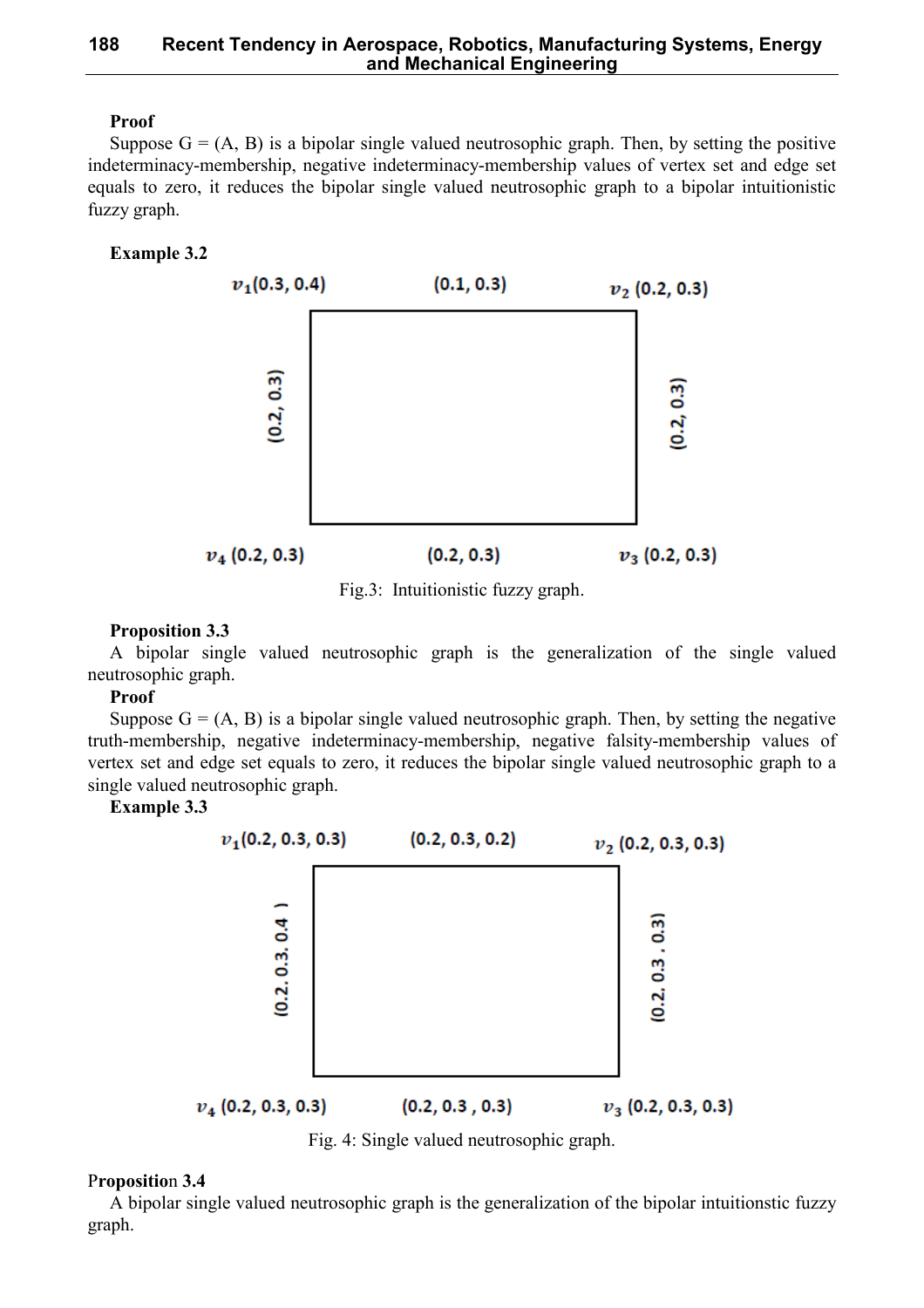### **Proof**

Suppose  $G = (A, B)$  is a bipolar single valued neutrosophic graph. Then, by setting the positive indeterminacy-membership, negative indeterminacy-membership values of vertex set and edge set equals to zero, it reduces the bipolar single valued neutrosophic graph to a bipolar intuitionistic fuzzy graph.

### **Example 3.4**



Fig.5: Bipolar intuitionistic fuzzy graph.

# **Proposition 3.5**

A bipolar single valued neutrosophic graph is the generalization of the *N*-graph.

### **Proof**

Suppose  $G = (A, B)$  is a bipolar single valued neutrosophic graph. Then, by setting the positive degree membership such truth-membership, indeterminacy-membership, falsity-membership and negative indeterminacy-membership, negative falsity-membership values of vertex set and edge set equals to zero, it reduces the single valued neutrosophic graph to a *N*-graph.

**Example 3.5**



Fig. 6: *N-*graph.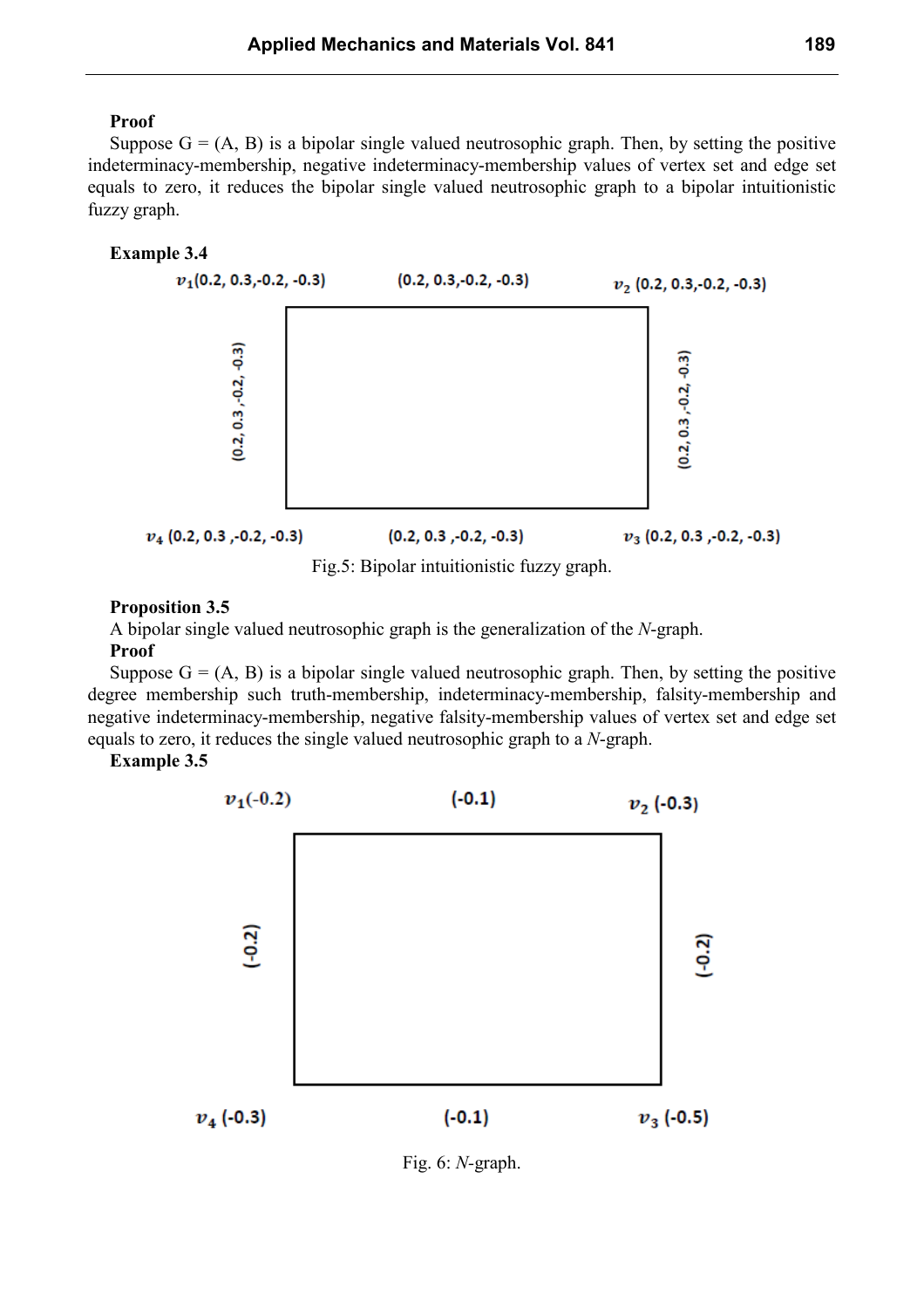### **4. Conclusion**

In this paper, we have introduced the concept of bipolar single valued neutrosophic graphs and also proved that the most widely used extensions of fuzzy graphs are particular cases of bipolar single valued neutrosophic graphs. So our future work will focus on: (1) The study of certains types of bipolar single valued neutrosophic graphs such as, complete bipolar single valued neutrosophic graphs, strong bipolar single valued neutrosophic graphs, regular bipolar single valued neutrosophic graphs. (2) The concept of energy of bipolar single valued neutrosophic graphs. (3) The study about applications, especially in traffic light problem.

# **References**

- [1] D. Ezhilmaran & K. Sankar: *Morphism of bipolar intuitionistic fuzzy graphs*, in: Journal of Discrete Mathematical Sciences and Cryptography, 18:5, 605-621 (2015), DOI:10.1080/ 09720529.2015.1013673.
- [2] F. Smarandache: *Refined Literal Indeterminacy and the Multiplication Law of Sub-Indeterminacies*, in: Neutrosophic Sets and Systems, Vol. 9, 58-69 (2015).
- [3] F. Smarandache: *Neutrosophic set - a generalization of the intuitionistic fuzzy set*, Granular Computing, 2006 IEEE International Conference, 38 – 42 (2006), DOI: 10.1109/GRC.2006. 1635754.
- [4] F. Smarandache: *Types of Neutrosophic Graphs and Neutrosophic Algebraic Structures together with their Applications in Technology*, seminar, Universitatea Transilvania din Brasov, Facultatea de Design de Produs si Mediu, Brasov, Romania 06 June 2015.
- [5] F. Smarandache: *Symbolic Neutrosophic Theory* (Europanova asbl, Brussels, 195 p., Belgium 2015).
- [6] H. Wang, F. Smarandache, Y. Zhang, and R. Sunderraman: *Single valued Neutrosophic Sets*, in: Multispace and Multistructure 4, 410-413 (2010).
- [7] I. Deli, M. Ali, F. Smarandache: *Bipolar neutrosophic sets and their application based on multi-criteria decision making problems*, in: Advanced Mechatronic Systems (ICAMechS), 249- 254 (2015), DOI: 10.1109/ICAMechS.2015.7287068.
- [8] K. Atanassov: *Intuitionistic fuzzy sets*, in: Fuzzy Sets and Systems, vol. 20, 87-96 (1986).
- [9] L. Zadeh: *Fuzzy sets*, in: Inform and Control, 8, 338-353 (1965)
- [10]M. Akram and B. Davvaz: *Strong intuitionistic fuzzy graphs*, in: Filomat, vol. 26, no. 1, 177– 196 (2012).
- [11]M. Akram: *Bipolar fuzzy graphs*, in: Information Sciences, vol. 181, no. 24, 5548–5564 (2011).
- [12]M. Akram: *Bipolar fuzzy graphs with applications*, in: Knowledge Based Systems, vol. 39, 1–8 (2013).
- [13]M. Akram, K. H. Dar: *On N- graphs*, in: Southeast Asian Bulletin of Mathematics (2012).
- [14]M. Akram, W. A. Dudek: *Regular bipolar fuzzy graphs*, in: Neural Computing and Applications, Vol 21, 197-205 (2012).
- [15]P. Bhattacharya: *Some remarks on fuzzy graphs*, in: Pattern Recognition Letters 6: 297-302 (1987).
- [16]R. Parvathi and M. G. Karunambigai: *Intuitionistic Fuzzy Graphs*, Computational Intelligence, Theory and applications, International Conference in Germany, Sept 18-20 (2006).